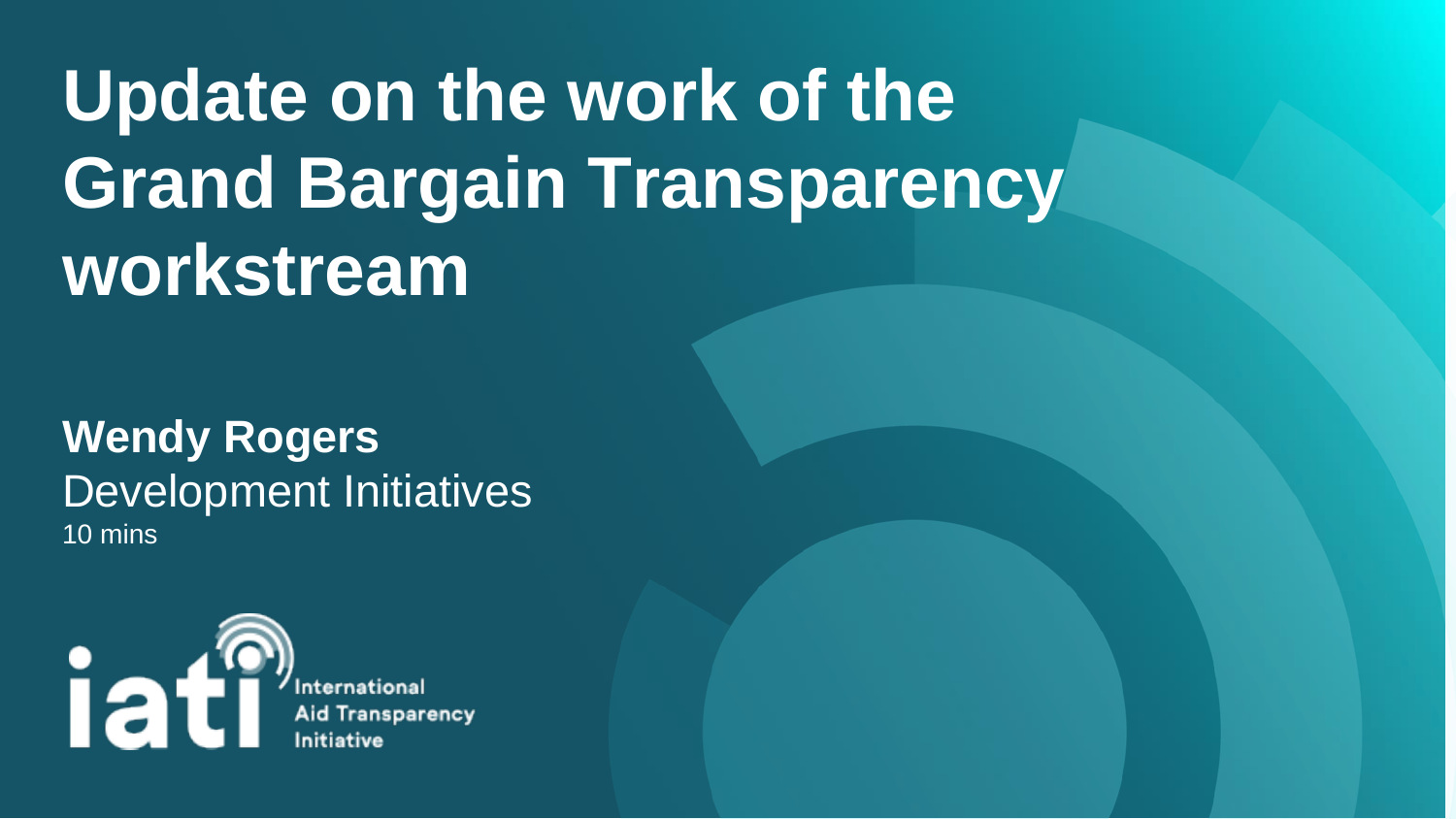# **What is the Grand Bargain?**

### UN High-Level Panel Report

**World** Humanitarian Summit 2016

### **Transparency** commitments



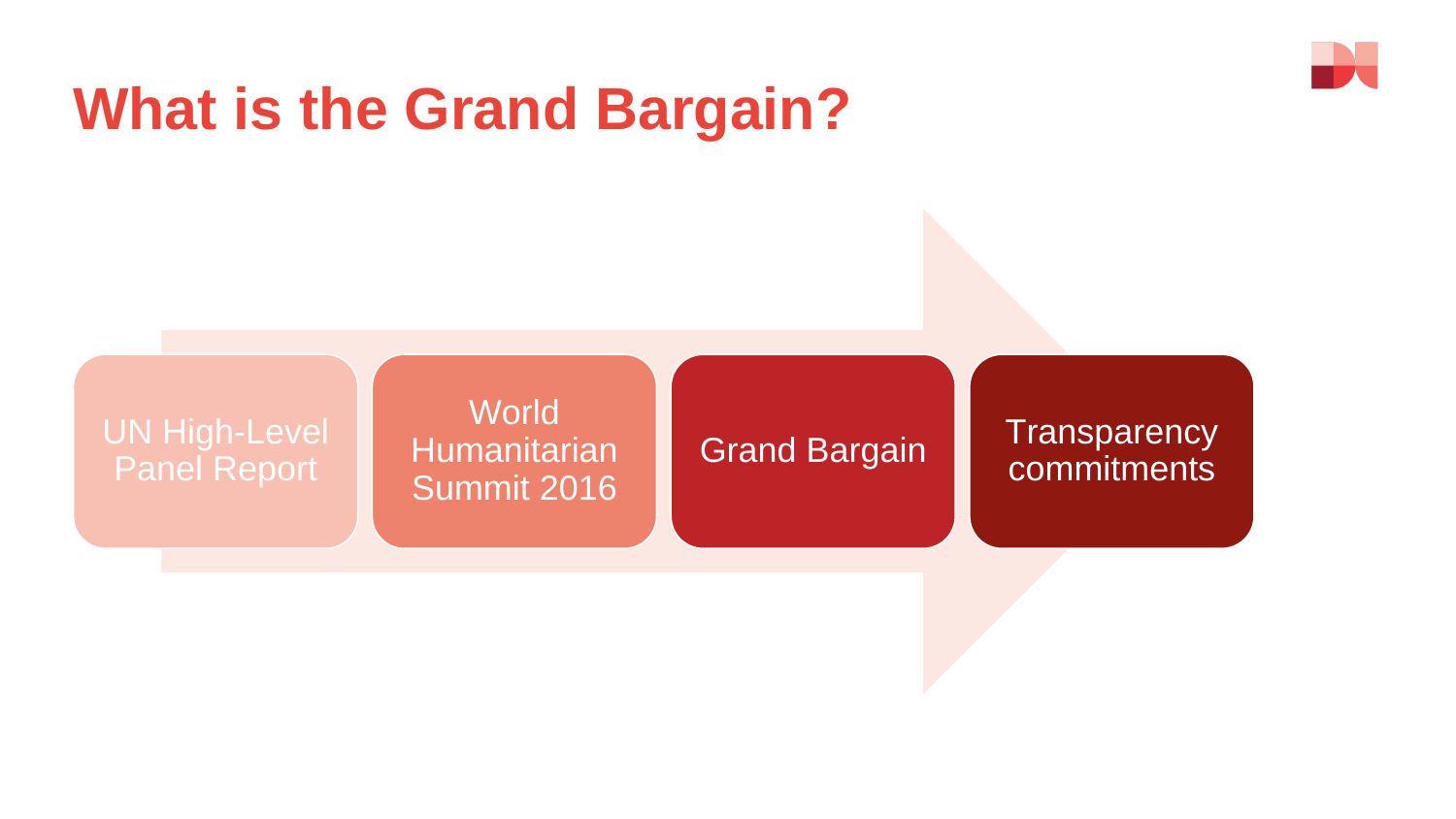## **60+ GB signatories**



NB Organisations are still continuing to sign up to the Grand Bargain

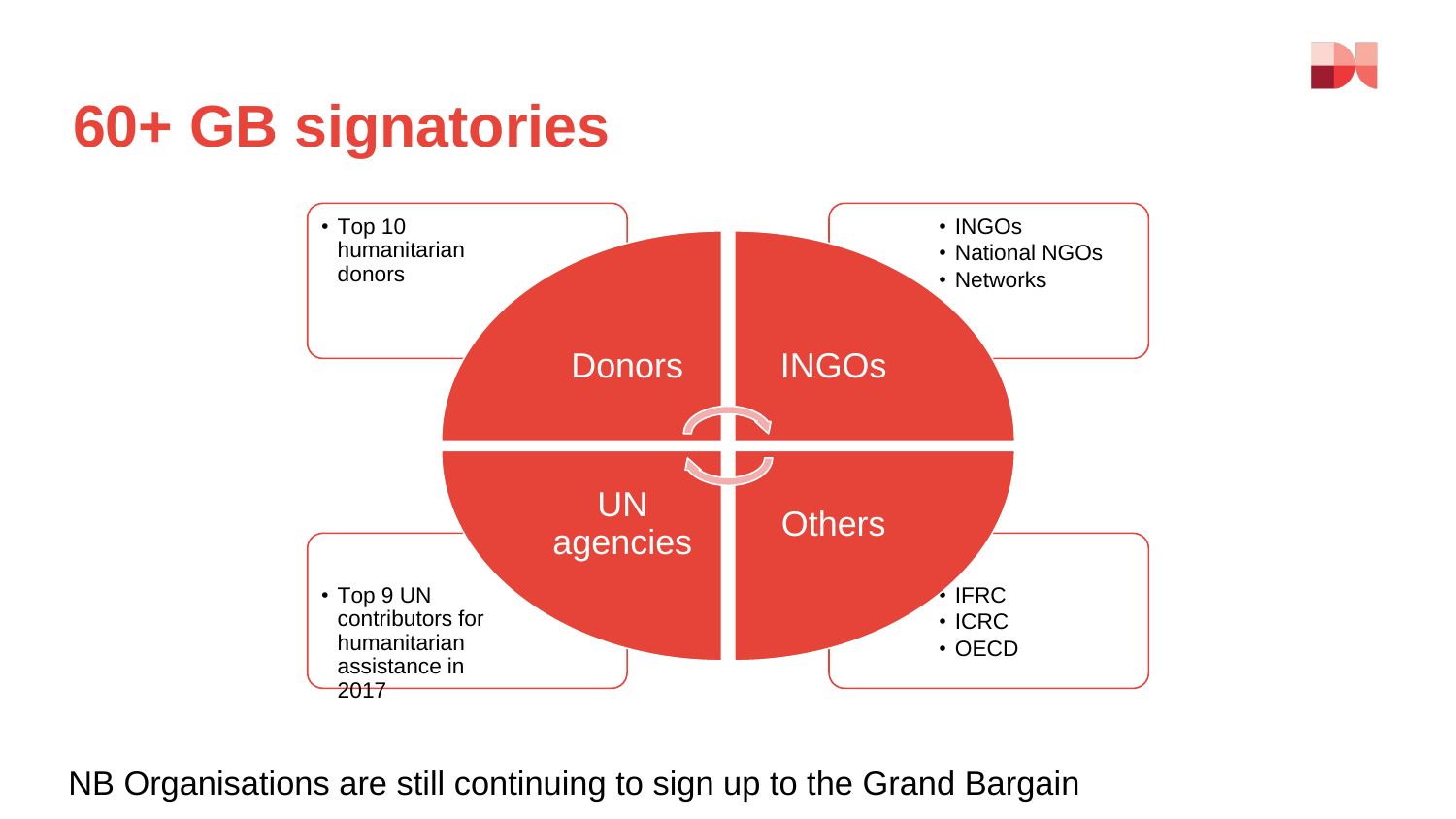## **8 "rationalised" workstreams**

#### **Area Co-conveners**

1. Greater transparency and the settlement of the Netherlands & World Bank

- 
- 2. Local & national responders IFRC & Switzerland
- 3. Cash-based programming UK & WFP
- 4. Duplication & management costs UNHCR & Japan
- 5. Joint & impartial needs assessment CCHA & ECHO
- 6. Participation revolution **Example 2018** US & SCHR

*7 + 8. Quality funding (ex-MY planning & funding + reduce earmarking)*

9. Harmonise & simplify reporting Germany & ICVA



*Combined and rotating co-conveners (Canada & ICRC then Sweden & UNICEF) support from OCHA & NRC*

*Ex-10. Humanitarian-development nexus Now cross-cutting (Ex-Denmark & UNDP)*

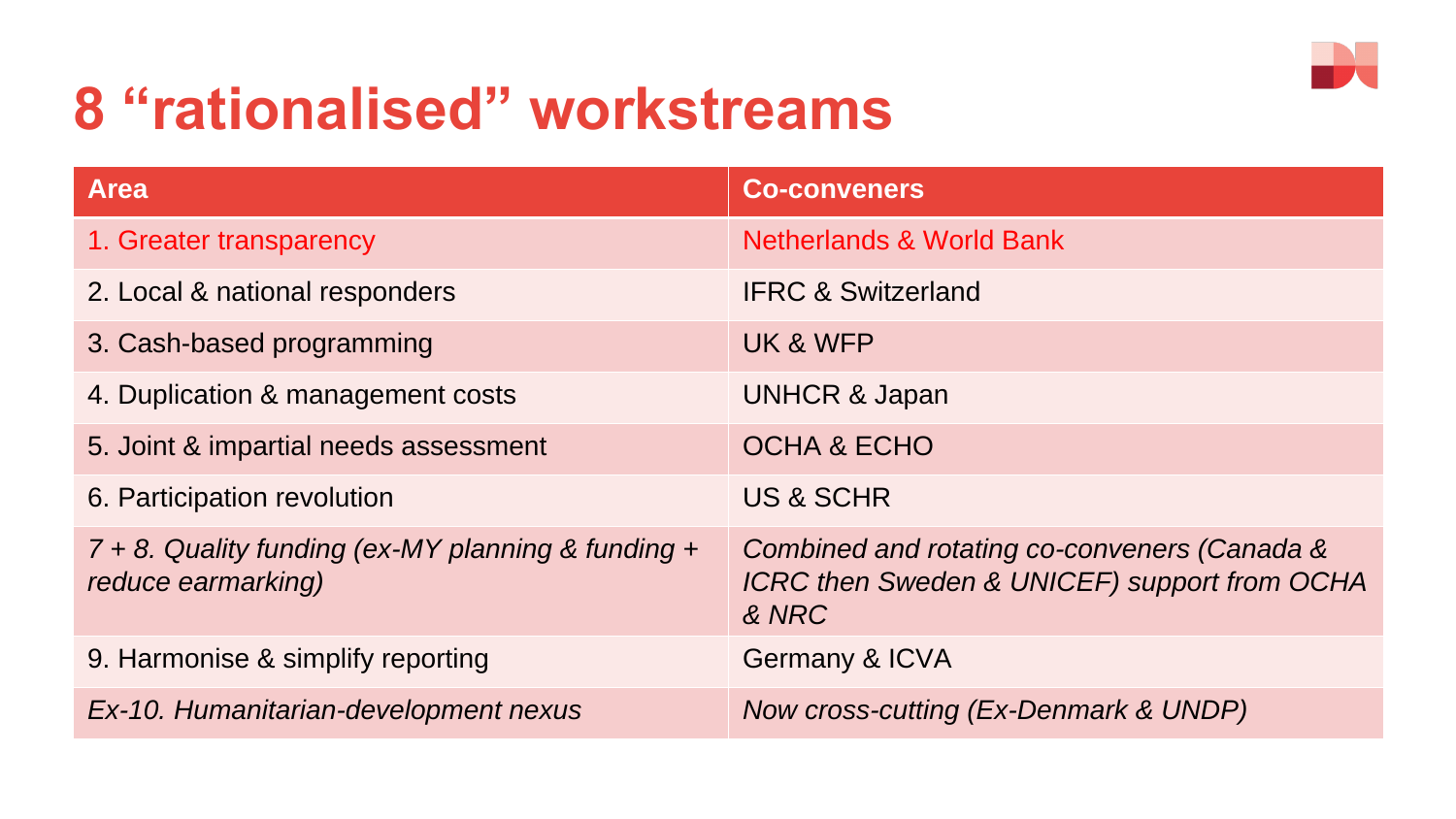## **GB commitments on greater transparency**





3. Improve digital platform

Support capacitybuilding

NB IATI was predefined as the data standard to underpin the work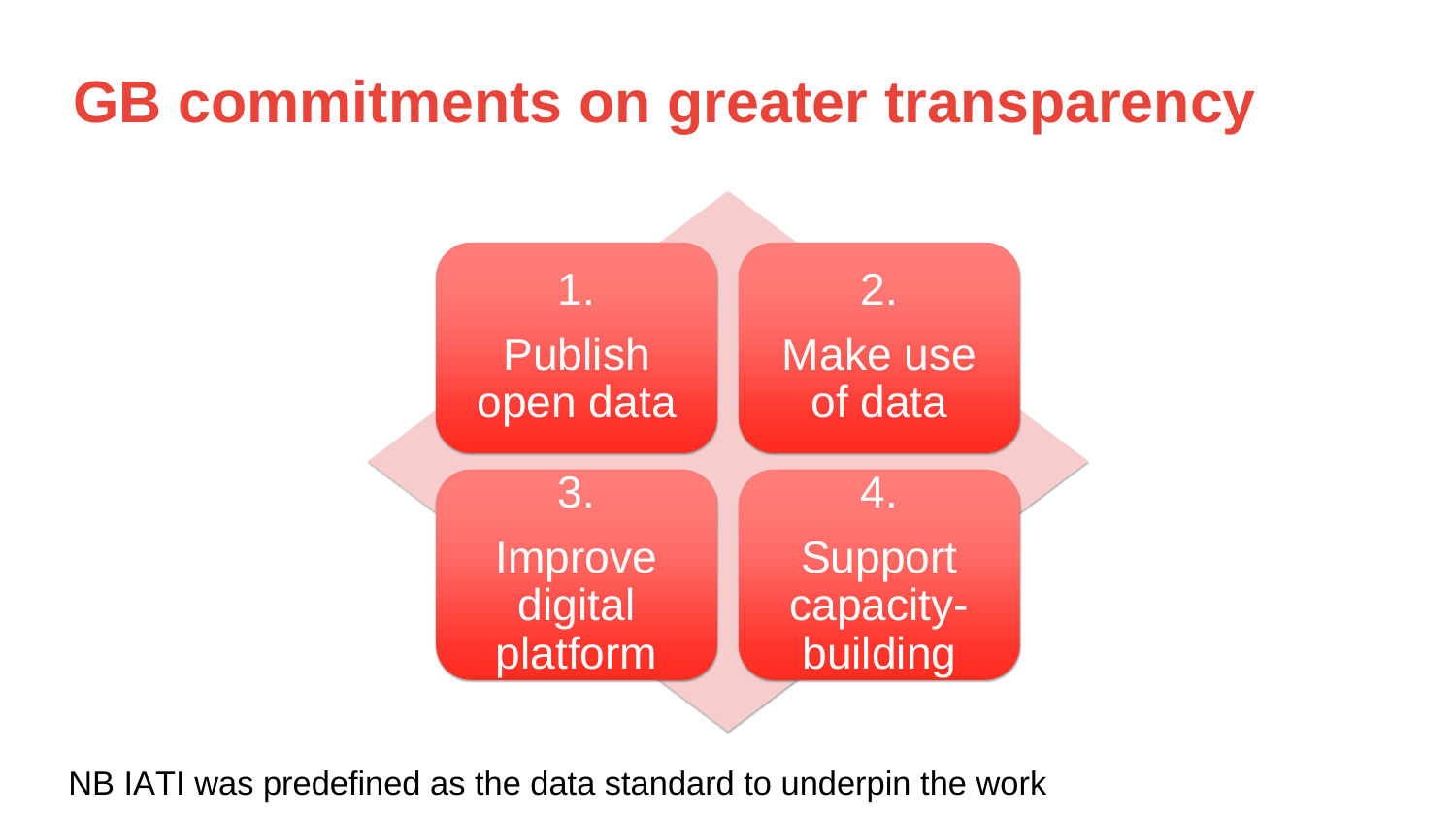## **Phase 1: January 2017-December 2018**

## **Data publication**

- Stakeholder mapping, outreach
- IATI Standard enhanced (v.2.03)
- Online dashboard developed
- 2017 baseline, 2018 progress reports
- FTS-IATI pilot project launched with Centre for Humanitarian Data
- Online webinars and guidance
- Bespoke technical support
- Links developed with localisation, cash, reduced earmarking, harmonisation

## **Data use/ digital platform**

## **Monitoring & learning**

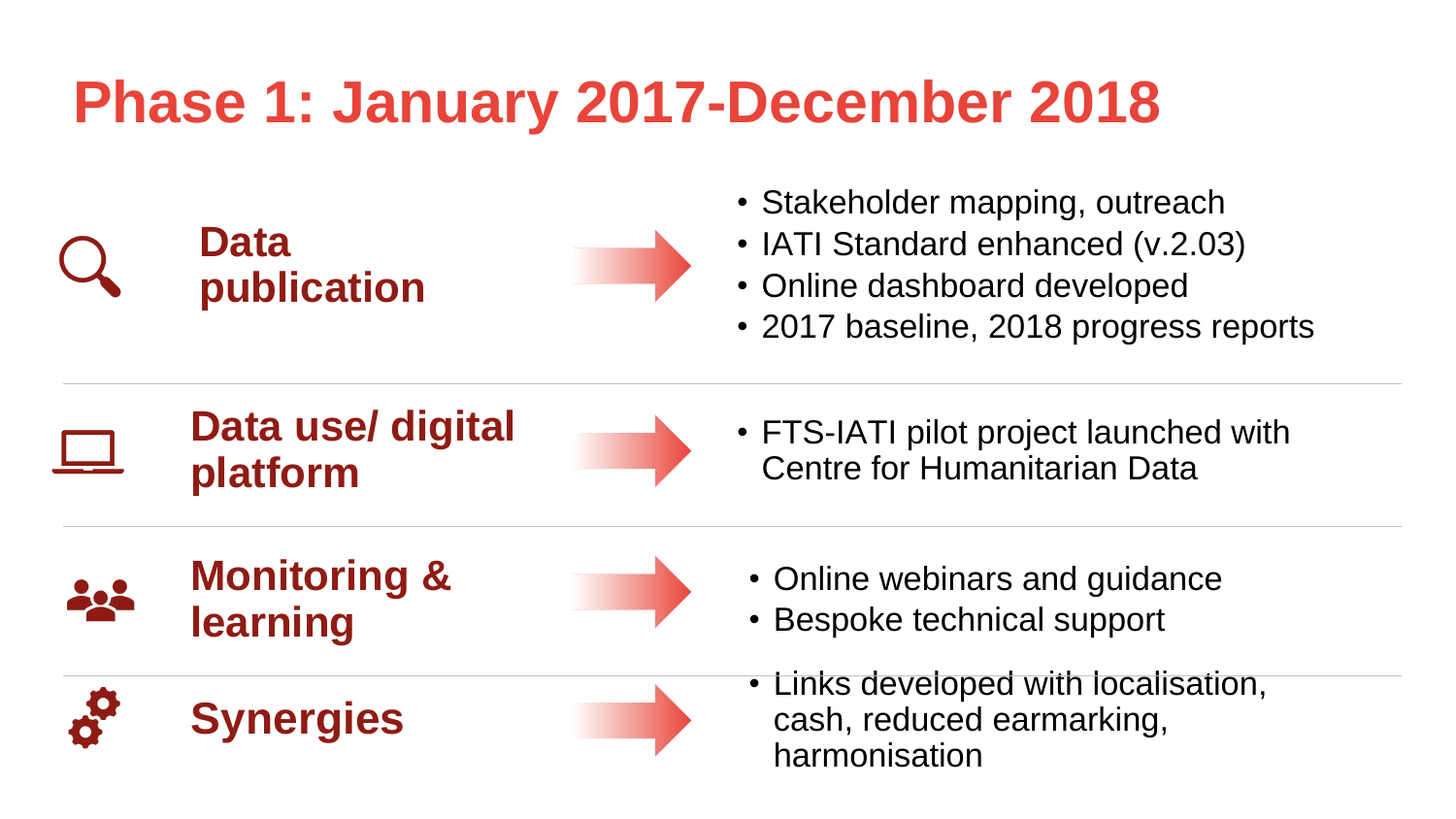## **Annual Monitoring Figures - May 2019 (data publishing core commitment targets & results indicators – CCTRIs)**

**Assessment May 2019 (59 signatories)**

**Change since baseline assessment**

48 organisations (81%) 48 organisations (81%) 48

43 organisations (90%) 43 organisations (90%)

41 organisations (85%) 41 organisations (85%) 41 organisations

14 organisations (29%) **Additional 14 organisations** 

|                                                     | <b>Baseline report</b><br><b>June 2017</b><br>(51 signatories) |
|-----------------------------------------------------|----------------------------------------------------------------|
| Publishing open data using<br><b>IATI</b>           | 37 organisations <sup>*</sup> (73%)                            |
| Of these:                                           |                                                                |
| Publishing data on their<br>humanitarian activities | 31 organisations (84%)                                         |
| Using v2.02 of IATI or later                        | 16 organisations (43%)                                         |
| Providing more granular data                        |                                                                |

\* Or their members or affiliates. New publishers include amongst others **UNHCR, ICRC, IFRC & IOM**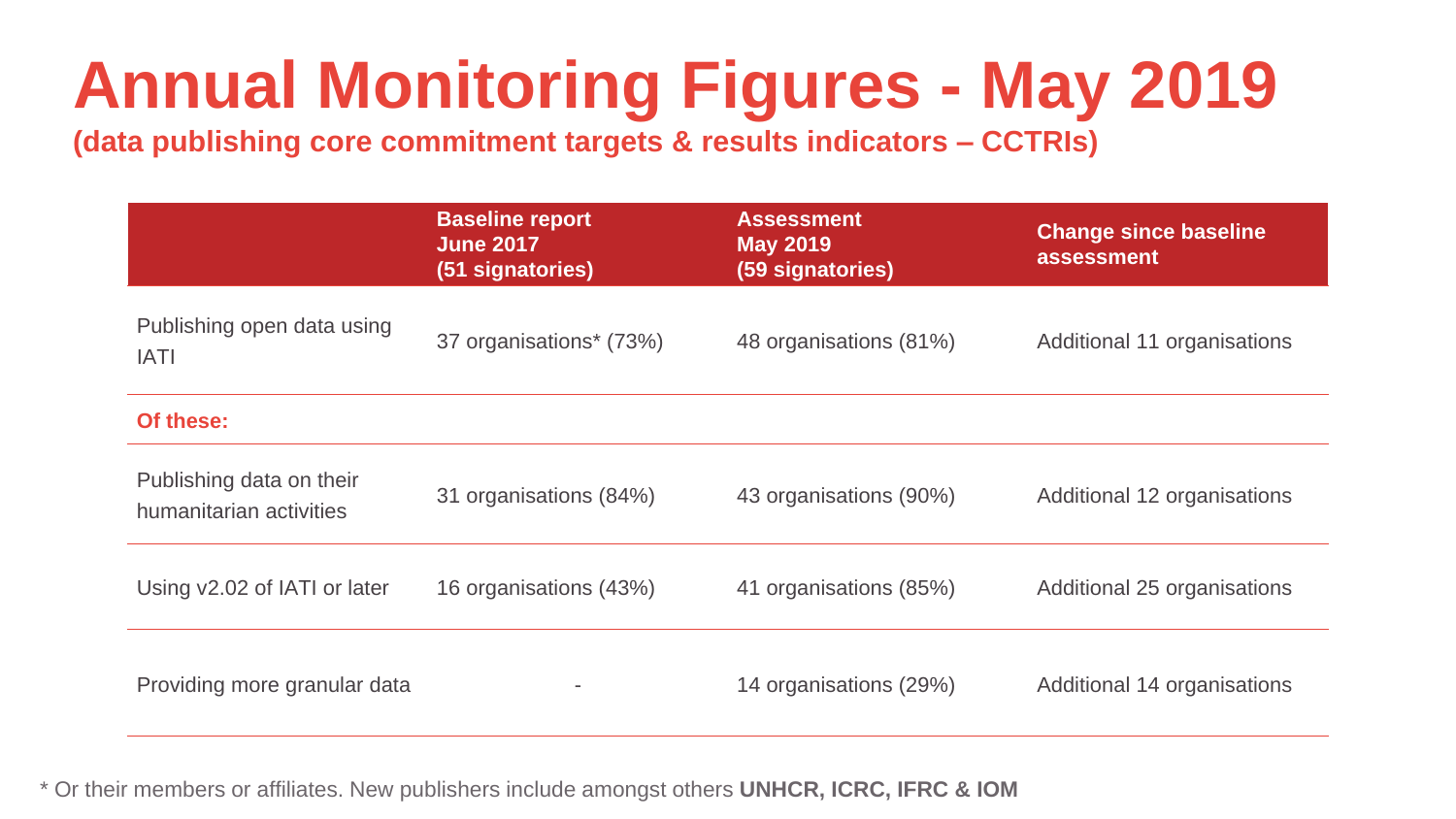## **Phase 2: January 2019-December 2020**



- Continued support to publishers (until 3 rd quarter 2019)
- Continued development & enhancement of guidance for IATI humanitarian publishing
- FTS-IATI pilot project continues
- Data use survey
- IATI data prototypes & data vizs
- Transparency vision post GB
- New Monitoring & Learning tool
- Webinars for Signatories
- Research on data needs of in country partner & others with Publish What You Fund

## **Data use/ digital platform**





**Capacity development**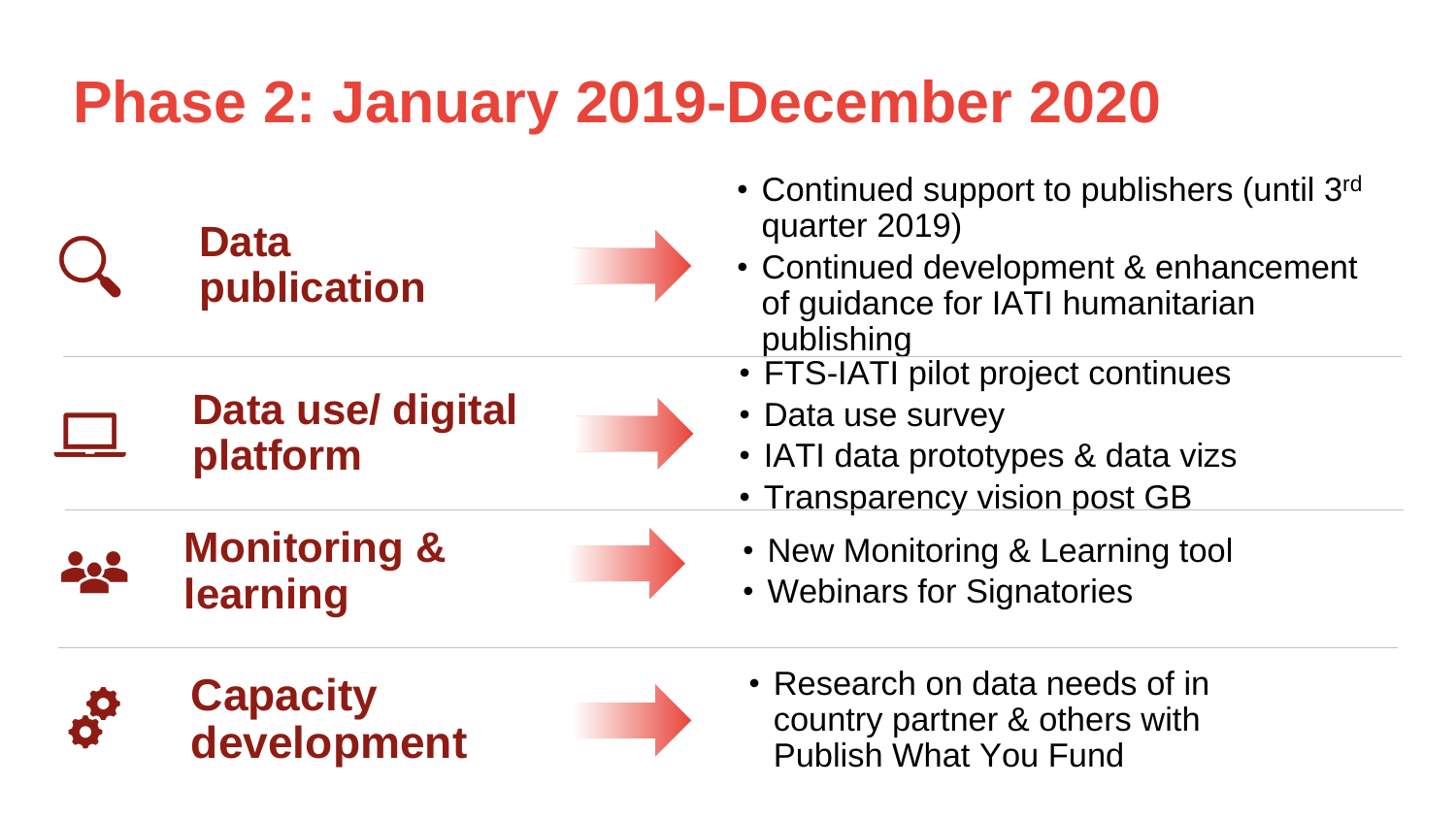# **A Vision For Transparency Post GB**



Hum. **Data** Xchange (HDX)

EU

EDRIS

How do the main humanitarian data providers work together?

What is the unique service provided by each data provider?

How can we improve the data user & provider experience?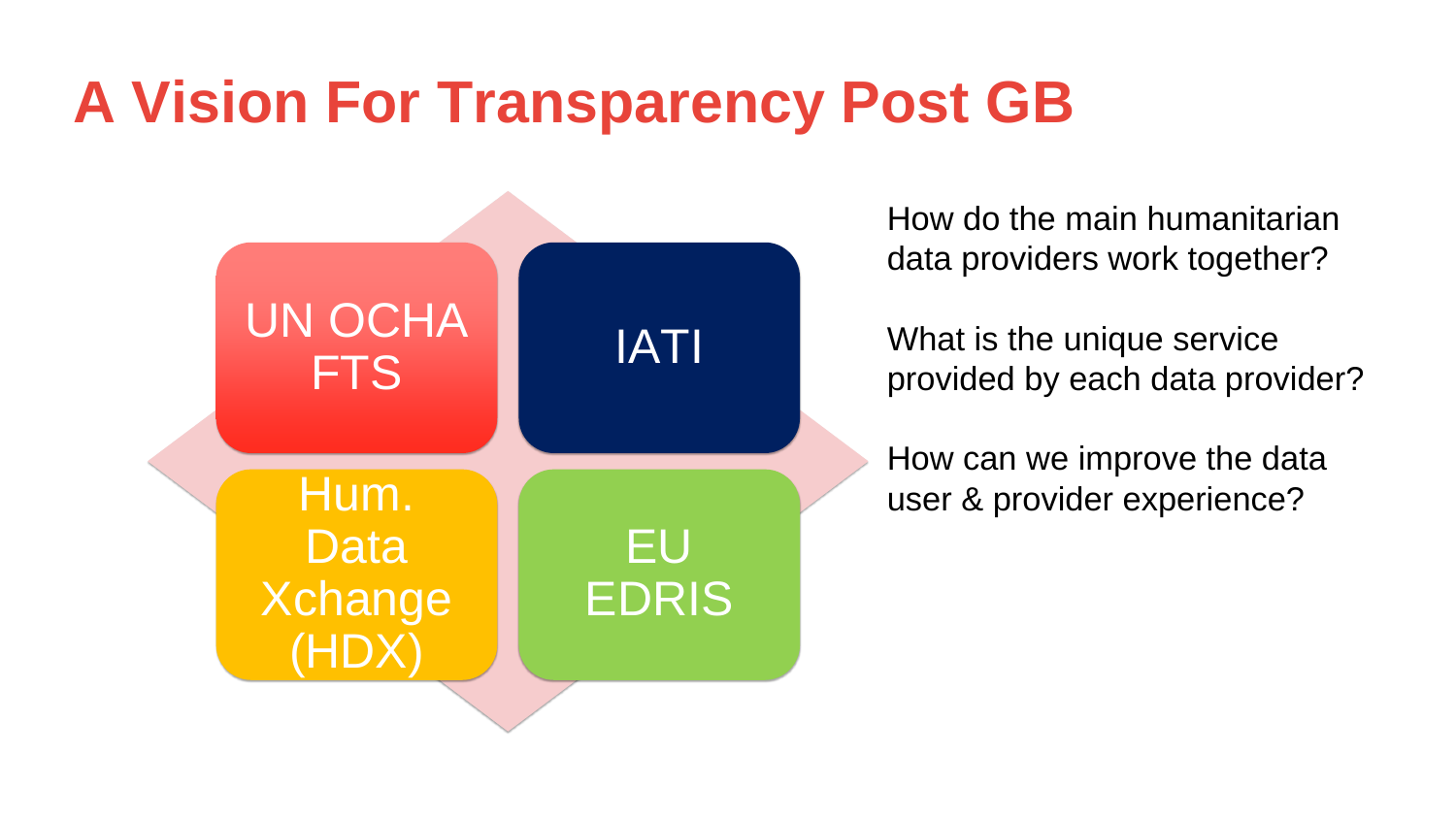# **Not Just A Technical Vision**

How do we (amongst other things)

- service the changing information needs of users
- work with other sector information providers
- reduce duplication of reporting?
- fund sustainable new capability? etc.

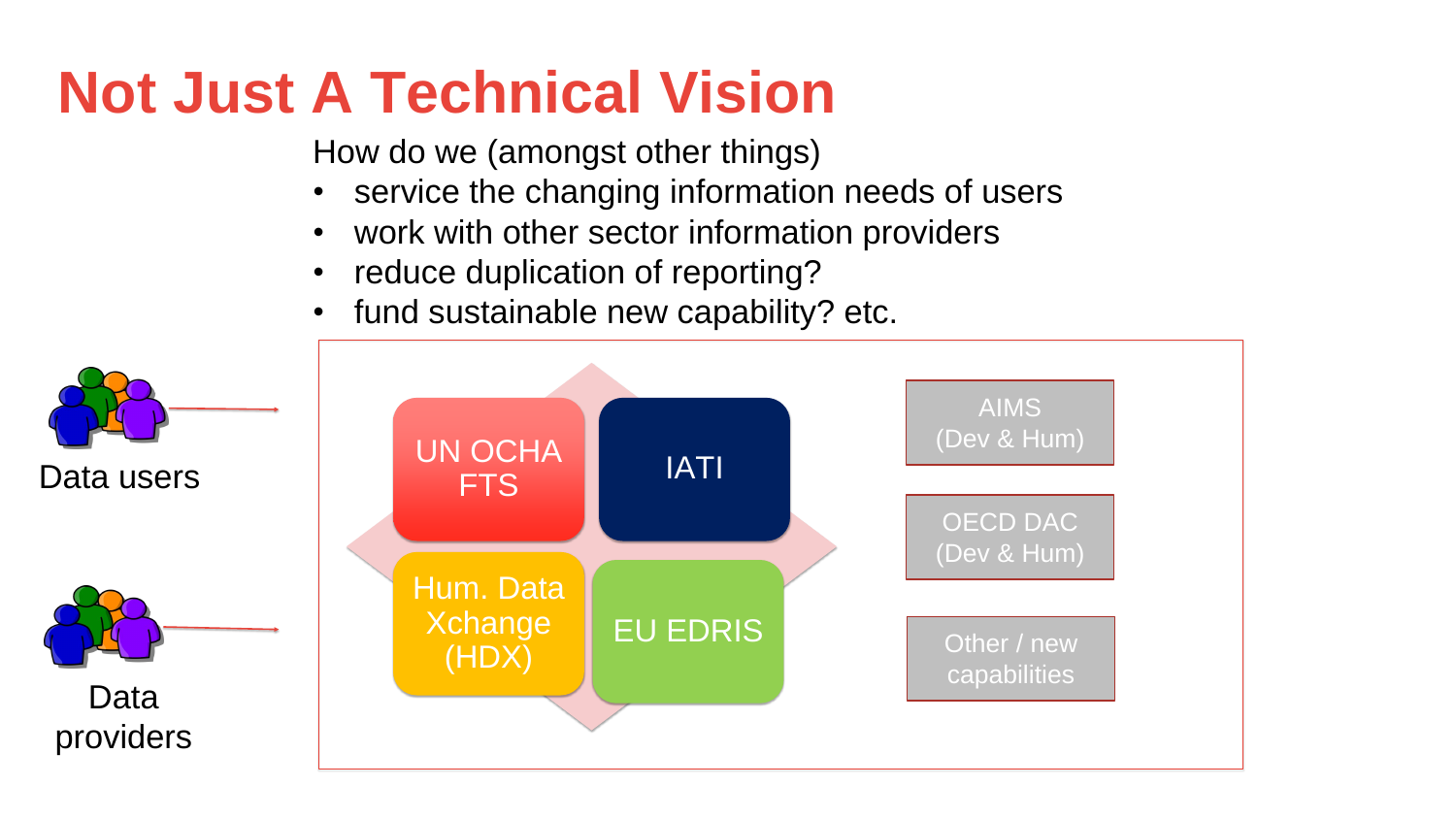## **IATI-FTS Pilot Continues**

- Work led by the Humanitarian Data Centre (HDC)
- Currently working with 5 Signatory publishers:



• Purpose of this work is to reduce the reporting burden for organisations 'Publish once use often'

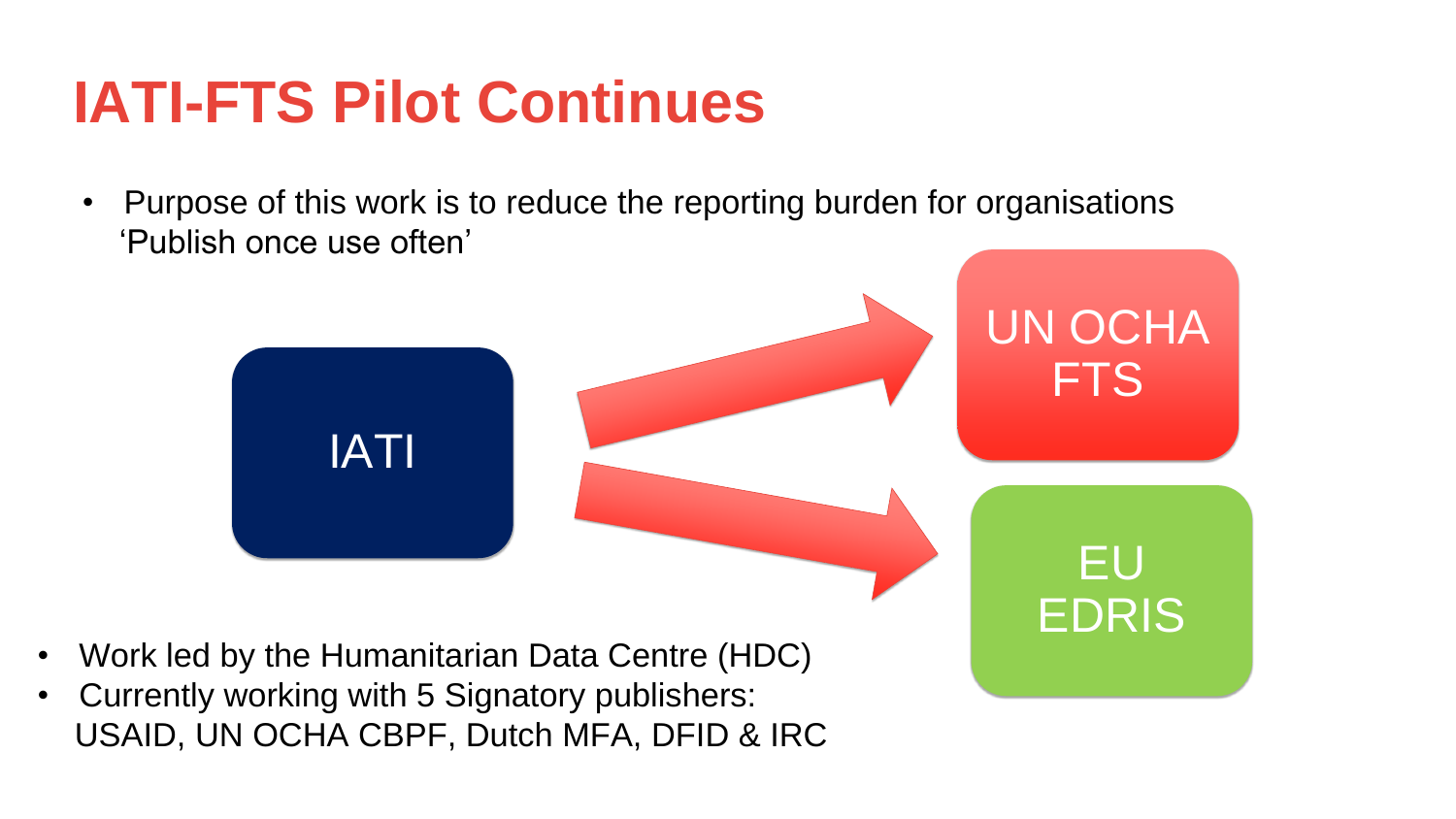

Bargain related information requirements for cash, earmarking, more generally (creating a virtuous circle)



GOOD?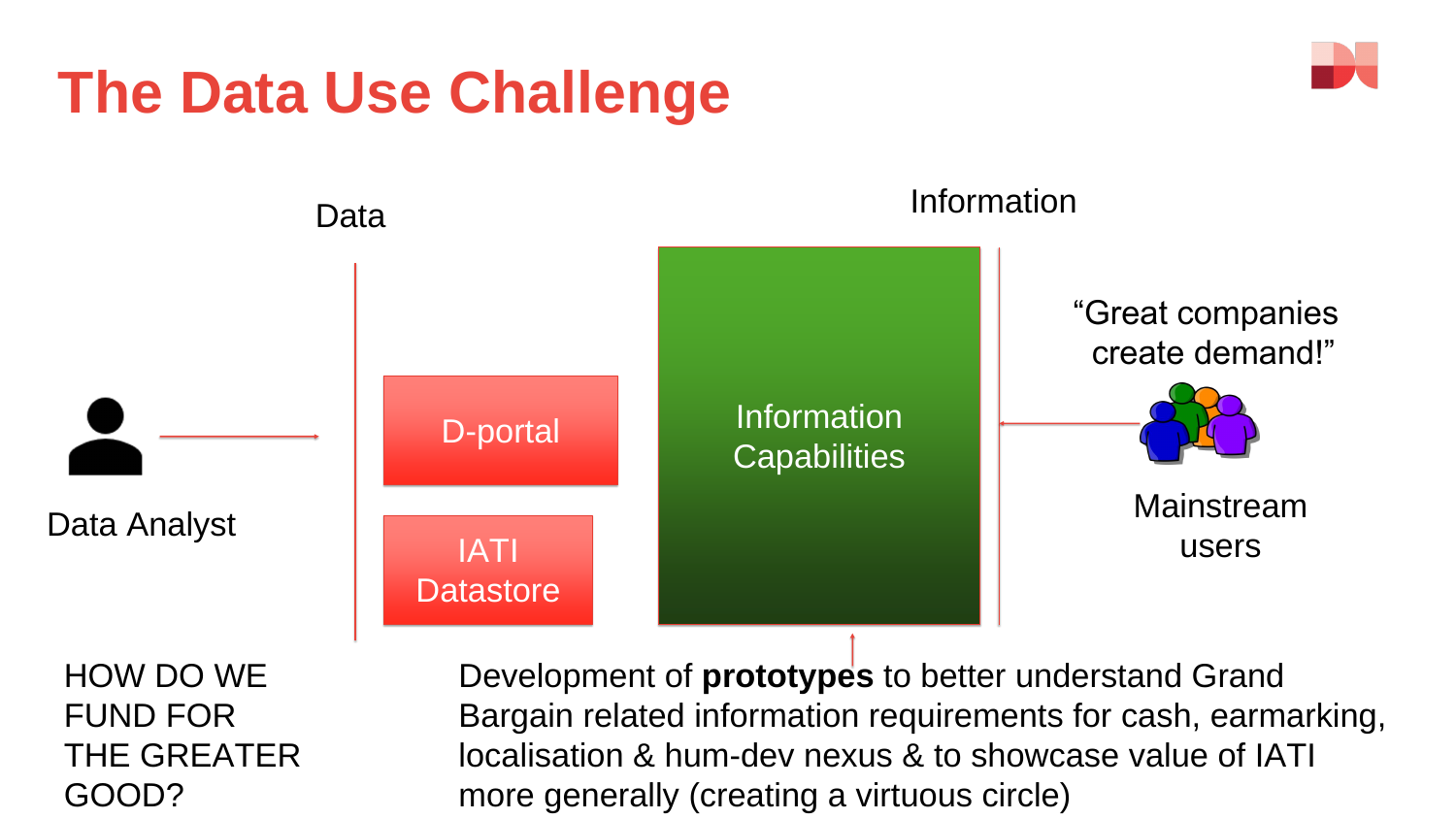# **A new Monitoring & Learning Tool**

### The new monitoring & learning tool (MLT) will replace the existing Grand Bargain dashboard (& is due to go live 3rd quarter 2019)



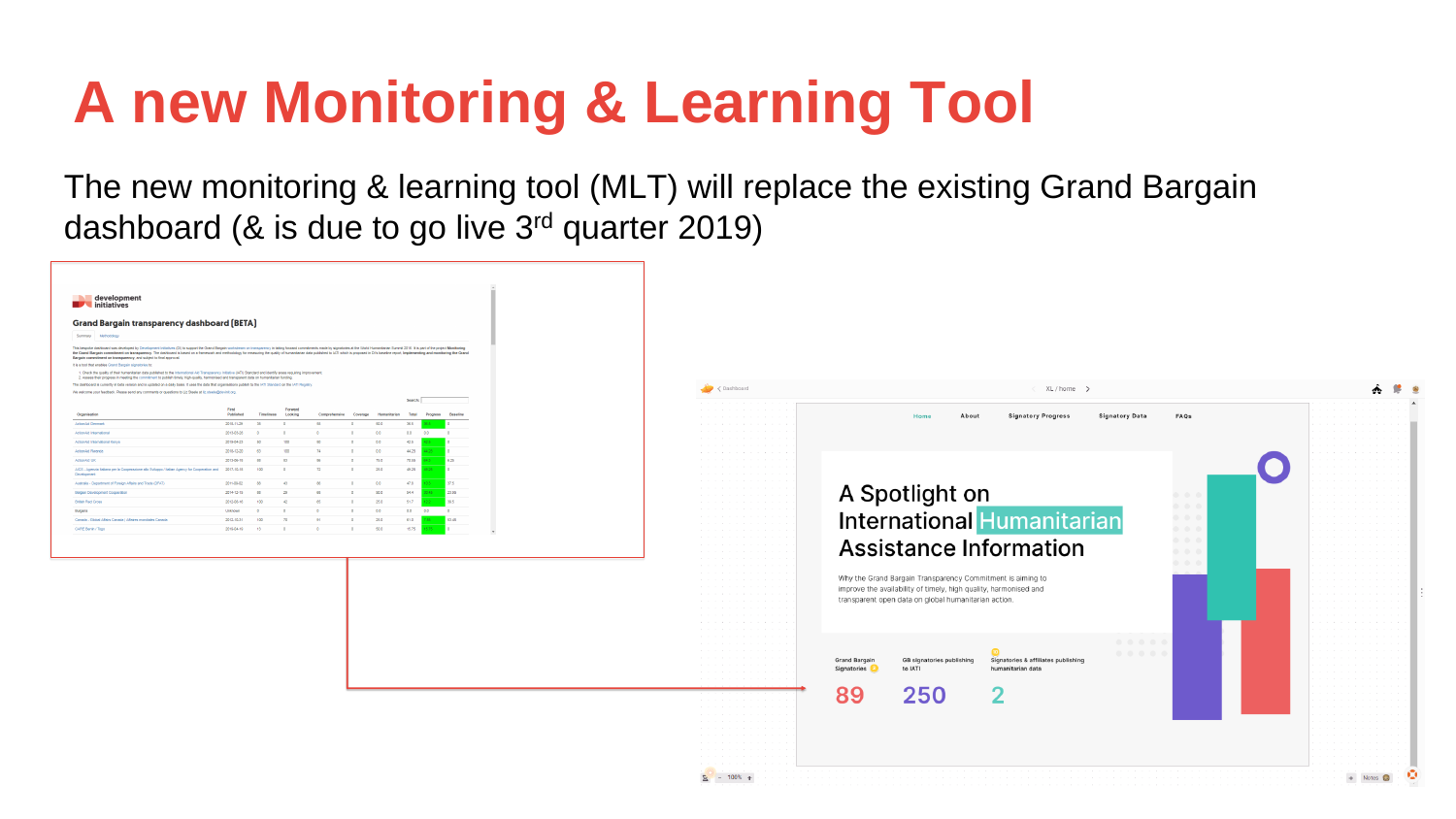The Grand Bargain dashboard has provided a driver for most Signatories to improve

the data quality of their published IATI data. However, the approach has some limitations:

- Use of 'hard' targets / scores can be perceived as 'unfair'
- Organisations in different parts of the funding /delivery chain operate in different ways and can have different information requirements
- The requirement for some data elements is contextual so not always possible to create 'rules' eg all humanitarian activities must have this element etc.
- The use of 'hard' targets can result in unexpected or unintended 'gaming' of scores
- Data Quality has been mainly focused on IATI Standard compliance. The GB wants to move to support 'data use' by assessing 'usability'
- New focus on getting Signatories to use not only the v2.02 features but also the latest v2.03 humanitarian elements



## **Why a new Monitoring & Learning Tool**